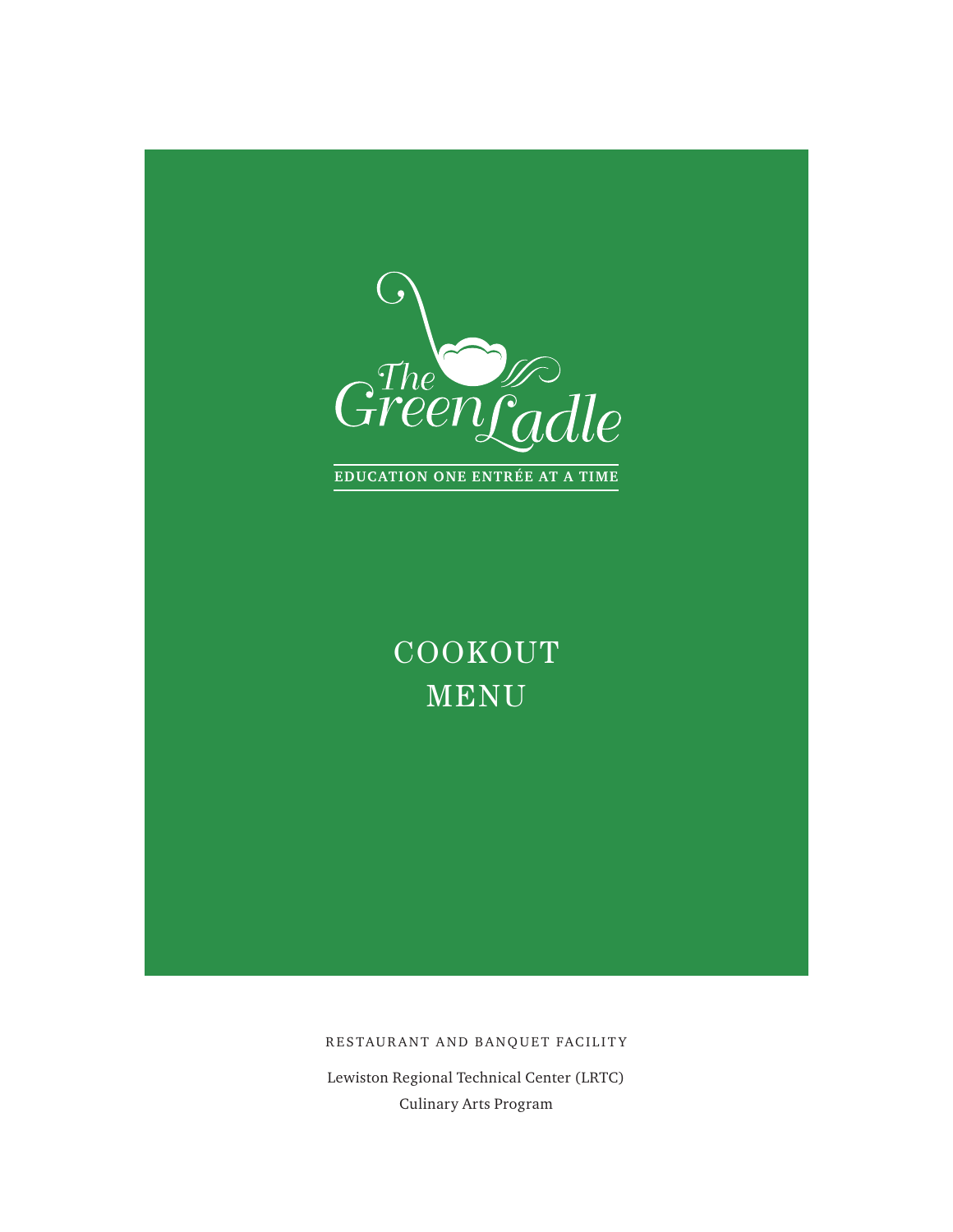Thank you for considering The Green Ladle for your function. We will take every opportunity to make your special function a successful one. Our two instructors have over 45 years experience combined. Our function hall can seat up to 200 guests and our conference rooms up to 35 guests each. Our conference rooms can be combined to seat 70 guests. The entire building is wireless and LCD projectors are available.

We use only the freshest ingredients and all foods are prepared by students of the Lewiston Regional Technical Center Culinary Arts Program. The students come from six area high schools which include Lisbon, Edward Little, Oak Hill, Poland, Leavitt and Lewiston high schools. Many of our students go on to two or four year culinary colleges such as Johnson and Wales, the Culinary Institute of America, Southern Maine Community College, and the New England Culinary Institute.

**CHEF DAN CARON** is an award winning chef and was also named *Maine Chef of the Year 2004* by the American Culinary Federation. He was also awarded *Maine Food Service Director of the Year in 1997* by Maine Healthcare as well as *Maine Technical Teacher of the Year 2005.* Chef Caron also won *UNUM Top 10 Teachers of the Year in 2006* as well as being nominated *Maine Teacher of the Year in 2006.* He has worked in many fine dining restaurants and banquet facilities throughout the state. **REBECCA LEVESQUE,** Pastry Chef, is a graduate of the Culinary Institute of America with a degree in the art of Pastry and Baking; she currently operates her own wedding cake business during the summer months. **PAT SARRAZIN,** is our catering coordinator who works with the students on hospitality skills and managing front-end operations.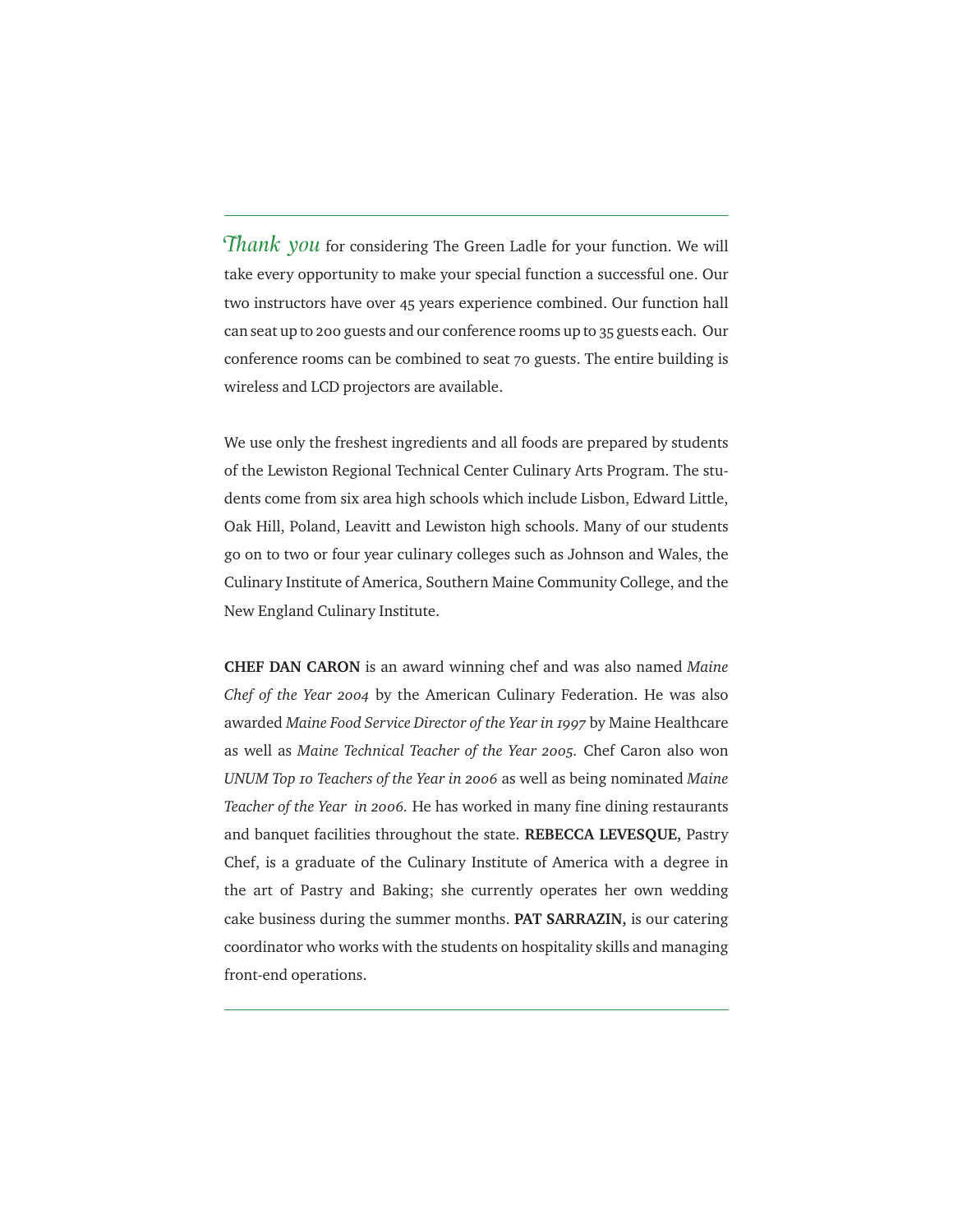# COOKOUT MENU

PH. 207.777.3199

choice of three sides and one dessert

**CHOICE OF TWO ENTRÉES** | \$17.00 **CHOICE OF THREE ENTRÉES** | \$19.00 **CHOICE OF FOUR ENTRÉES** \$22.00

**beverage** *Lemonade or Iced Tea*

### **entrées**

teriyaki beef

bbq chicken breast

grilled caesar chicken

bbq pork

beef kabobs and chicken kabobs

hamburgers, hotdogs, and veggie burgers

pulled pork

grilled flank steak

grilled lamb chops *add \$2.00*

bbq chicken pieces

bbq turkey breast

grilled ham with pineapple salsa

applewood smoked salmon

*add \$2.00*

italian sausage with peppers and onions

new york sirloin *or* rib eye steak *add \$2.00*

#### **sides**

Roasted garlic potatoes Corn on the cob Grilled vegetables Roasted red peppers and vegetables in basil butter Tossed salad with dressings Macaroni tuna salad or potato salad Coleslaw Pasta salad Fruit salad

Caesar salad

#### **dessert**

Blueberry cake with cream cheese frosting Strawberry shortcake Blueberry pie Hot fudge sundae bar Brownie sundae bar